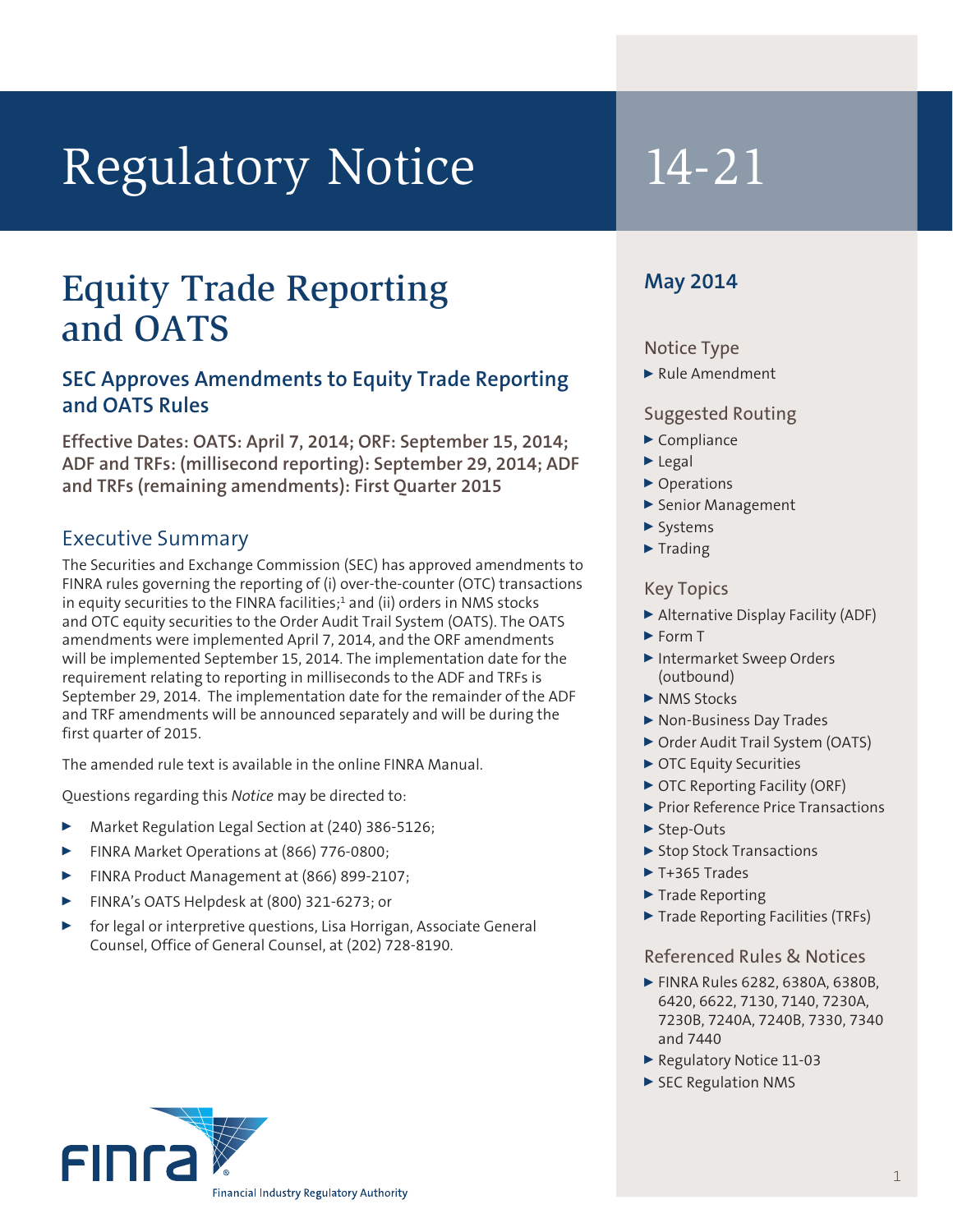#### Background and Discussion

The SEC approved<sup>2</sup> amendments to FINRA rules relating to:

- $\blacktriangleright$  reporting an additional time field for specified trades;
- $\triangleright$  expressing execution time in milliseconds when reporting to the FINRA facilities and OATS;
- linking reversal reports to the original trade;
- $\blacktriangleright$  reporting trades executed on non-business days and trades that are more than one year old;
- using a new "step-in" indicator; and
- $\triangleright$  processing trades submitted to a FINRA facility for clearing.

#### **Reporting an Additional Time Field**

FINRA rules currently require that trade reports submitted to the FINRA facilities include the time of trade execution, except where another time is expressly required by rule. Because of enhancements to FINRA facilities to accommodate more than one time entry for a single transaction report, the amendments require firms to reflect two times in reports of stop stock transactions, as defined for purposes of the FINRA trade reporting rules, $3$  and transactions that reflect an execution price that is based on a prior reference point in time (PRP transactions). Specifically, firms must report (1) the time at which the parties agree to the stop stock price or the prior reference time (*i.e.*, the time currently required by FINRA rules), and (2) the actual time of execution.4 Thus, for example, for stop stock transactions, if the parties agree to the stop stock price at 10:00 a.m. and the trade is executed at 11:00 a.m., the trade report would reflect times of 10:00 a.m. and 11:00 a.m. Similarly, for PRP transactions, if a firm executes a market-on-open order at 10:30 a.m., the trade report would reflect times of 9:30 a.m. (the time the market opened) and 10:30 a.m. Stop stock and PRP transactions that are reported more than 10 seconds following execution are marked late. Firms are reminded that if the trade is executed within 10 seconds of the time the parties agree to the stop stock price or within 10 seconds of the prior reference time, then firms should not use the designated modifier and report only the actual time of execution.

In addition, the amendments require firms to include two times when reporting block transactions using the exception for Intermarket Sweep Orders (ISOs) (outbound) under SEC Rule 611 (Order Protection Rule) of Regulation NMS if the time the firm routed the ISOs is different from the execution time.<sup>5</sup> Specifically, firms must report the time that all material terms of the transaction are known in the "execution time" field, as they do today. In the new time field (*i.e.*, the reference or "ISO time" field), if different from the execution time, firms should report the time they used to determine the ISOs, if any, to route to any better-priced protected quotations (sometimes referred to as the time the firm takes a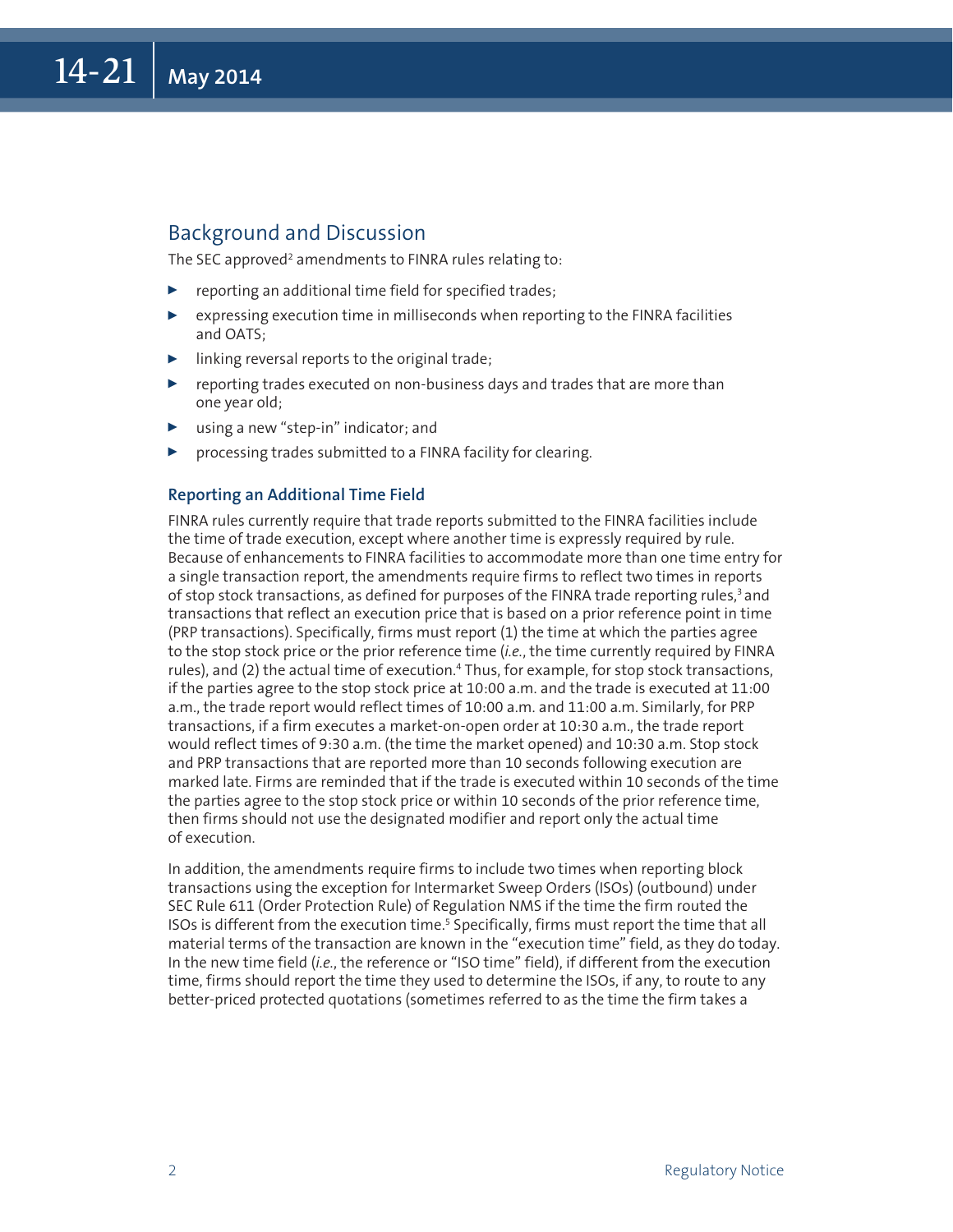"snapshot" of the market).  $6$  Firms are reminded that, to comply with SEC Rule 611(b)(6), SEC staff has stated that firms need to use an automated system that is capable of ascertaining current protected quotations and simultaneously routing the necessary ISOs.7 Thus, FINRA would expect the "snapshot" time and the time that ISOs are routed to be the same. To the extent that these times differ, or where multiple ISOs are routed and the route times differ, using the "snapshot" time in all instances will eliminate any confusion regarding which time to report.

#### **Expressing Time in Milliseconds (Trade Reporting and OATS)**

FINRA trade reporting rules require firms to report execution time to the FINRA facilities in terms of hours, minutes and seconds (*i.e.*, HH:MM:SS).8 Similarly, the OATS rules require firms to record order event times in hours, minutes and seconds.<sup>9</sup> Pursuant to the amendments, firms must express time in milliseconds (*i.e.*, HH:MM:SS:mmm) when reporting trades to the FINRA facilities or order information to OATS, if the firm's system captures time in milliseconds.<sup>10</sup> However, firms are not required to capture time in milliseconds and are permitted to continue to report time in seconds, if their systems do not capture milliseconds. FINRA notes that if a firm's system, such as an alternative trading system, captures time in milliseconds, then that system is expected to be capable of reporting in milliseconds. FINRA also notes that as technology advances, FINRA would expect to see over time an increasing percentage of firms both capturing milliseconds and making submissions to the FINRA facilities and OATS reflecting time in milliseconds.

In addition, if a firm submits multiple reports for the same event (*e.g.*, a trade report and an OATS Execution Report), FINRA would expect the time stamps to be both to the second or both to the millisecond, but not one to the second and one to the millisecond. For example, where the firm is reporting execution time in milliseconds, FINRA would match the execution time on the firm's OATS Execution Report and on its corresponding trade report at the millisecond (not second) level and the time stamps on the two reports must be identical.<sup>11</sup> Thus, firms may need to update their systems for OATS reporting to reflect the fact that other systems in the firm use milliseconds so that the times those systems use (if in milliseconds) are accurately reflected in the firm's OATS reports. As noted above, the amendments do not require firms to use milliseconds or update existing systems to use milliseconds; however, to the extent a firm's system uses milliseconds, those timestamps should be to the millisecond when they are reported to OATS.

FINRA further notes that the determination whether a trade has been reported late (*i.e.*, outside the 10-second reporting window under FINRA rules) remains at the second level for firms that report execution time in seconds, and for firms that report time in milliseconds, the determination is made at the millisecond level. Thus, for example, a trade with an execution time of 10:01:00 must be reported no later than 10:01:10, and a trade with an execution time of 10:01:00:999 must be reported no later than 10:01:10:999.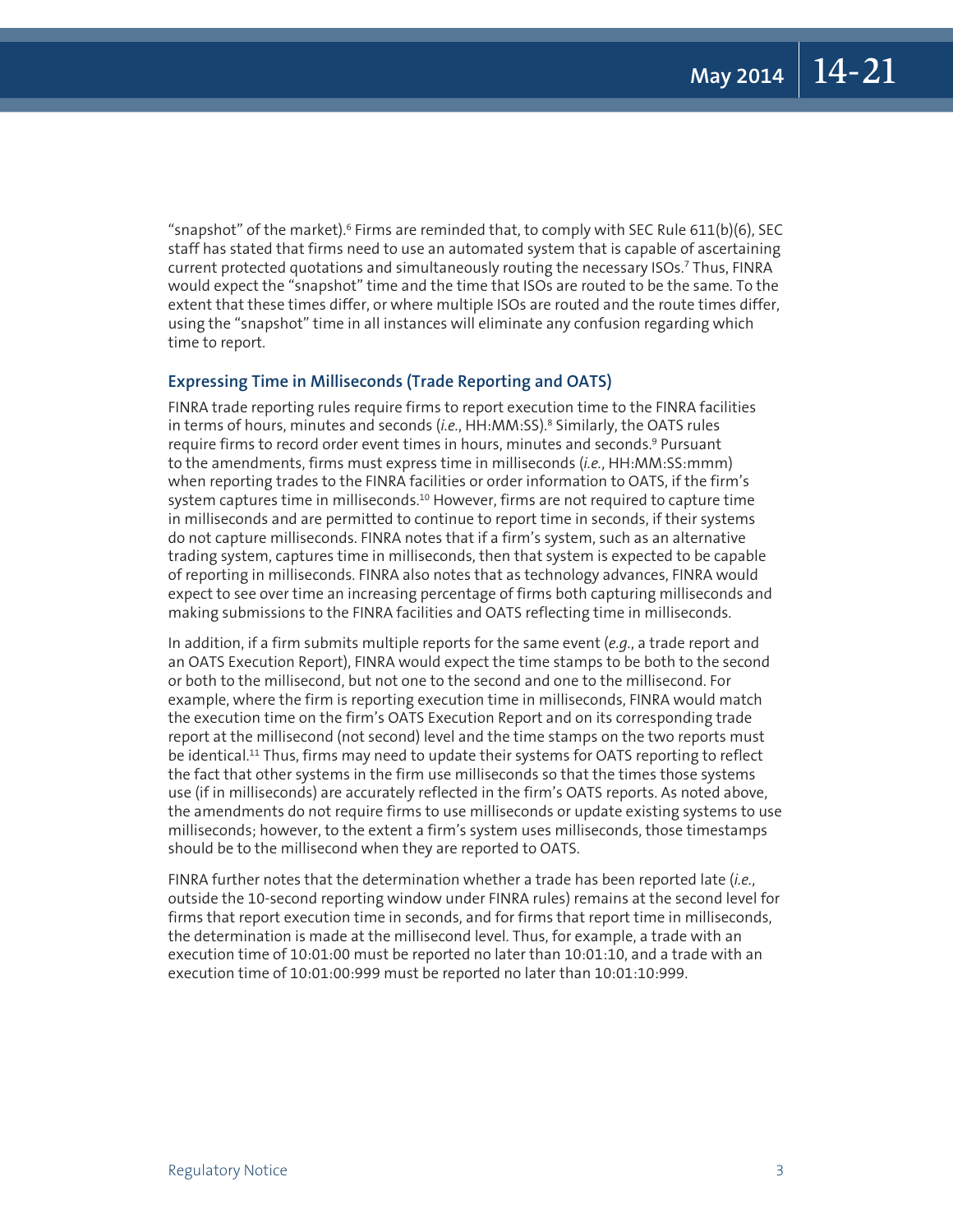#### **Linking Reversal Reports to the Original Trade**

FINRA rules require that if a trade that was previously reported to FINRA is cancelled or reversed, firms must report the cancellation or reversal to the same FINRA facility to which the trade was originally reported $12$  and must do so within the time frames set forth in the rules.13 The amendments require firms to identify the original trade in the reversal report by including the control number the FINRA facility generated and report date for the original trade report.<sup>14</sup> In accordance with system requirements, the control number field is a required field for all reports of reversals and if it is not populated, then the report will be rejected. However, FINRA will validate the control number only where the original trade was executed after implementation of the amendments. Accordingly, when reversing trades executed prior to implementation, firms are not required to provide an actual control number and instead may insert a "dummy" number to populate the required field.

Firms must maintain sufficient records to enable them to identify the control number and report date for any trades that they reverse, to the extent such information cannot be obtained from the data retained by the FINRA facility.<sup>15</sup>

#### **Reporting Non-business Day Trades and T+365 Trades**

Pursuant to the amendments, firms are required to report trades executed on non-business days (*i.e.*, weekends and holidays) and trades reported more than 365 days after trade date (T+365) to a FINRA facility. (Today these trades are reported on Form T through FINRA's Firm Gateway.) Non-business day trades and T+365 trades are assessed regulatory fees under Section 3 of Schedule A to the FINRA By-Laws (Section  $3$ )<sup>16</sup> and are not submitted to clearing by the FINRA facility<sup>17</sup> or disseminated.

In addition, firms must report non-business day trades on an "as/of" basis by 8:15 a.m. the next business day following execution with the unique trade report modifier to denote their execution outside normal market hours; trades not reported by 8:15 a.m. are marked late.18 Thus, for example, a trade executed on Saturday must be reported by 8:15 a.m. the following Monday (since the FINRA facilities are not open on Saturday to accept the trade report), and if the trade is not reported by that time, it is marked late. All T+365 trades are reported on an "as/of" basis and are marked late.

#### **Using a New "Step-in" Indicator**

Today, firms can effectuate a "step-out"19 by submitting a clearing-only report to a FINRA facility, and FINRA rules prohibit firms from submitting to a FINRA facility any non-tape report (including but not limited to reports of step-outs) associated with a previously executed trade that was not reported to that FINRA facility.<sup>20</sup> For every step-out, one firm is stepping out of (or transferring) the position and the other firm is stepping into (or receiving) the position. Pursuant to the amendments, where both sides are submitting a clearing-only report to effectuate a step-out, the firm transferring out of the position must report a step-out and the firm receiving the position must report a step-in. FINRA notes that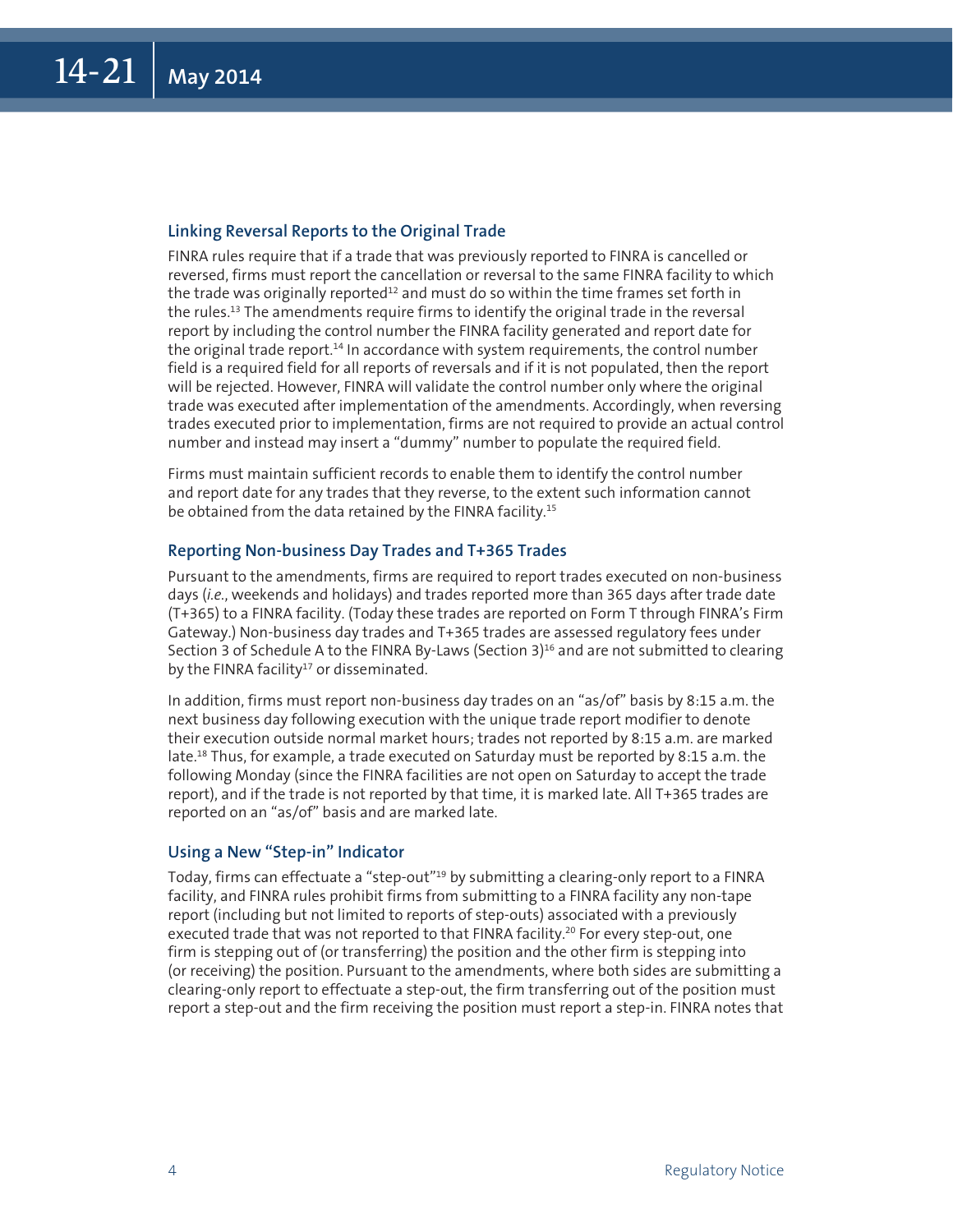the FINRA facilities that offer matching, such as the ORF, will match corresponding "step-out" and "step-in" submissions; the system will not match two "step-in" or two "step-out" submissions.21 Firms are reminded that they should not use the step-out and step-in indicators when reporting a riskless principal or agency "flip," both of which entail a change in beneficial ownership and must be reported to FINRA where specified by rule.

#### **Processing Trades Submitted for Clearing**

When firms use the trade acceptance and comparison functionality of a FINRA facility, the reporting party reports the trade and the contra party subsequently either accepts or declines the trade.<sup>22</sup> The amendments clarify that rather than being purged from the system at the end of trade date processing, trades that have been declined by the contra party are carried over and remain available for cancellation or correction by the reporting party or subsequent acceptance by the contra party.<sup>23</sup> Thus, for example, if Firm A, as the contra party, erroneously declines the trade report Firm B submits, Firm A could accept the previously declined trade up to T+1.24

Declined trades that are carried over will not be available for the automatic lock-in process described in the rules and will not be sent to clearing unless the parties take action. Firms are reminded that the reporting firm must cancel a declined trade that was previously reported for dissemination purposes to have the trade removed from the tape, *i.e.*, the system does not remove the trade automatically from the tape.<sup>25</sup>

In addition, the amendments reorganized FINRA rules relating to locking in trades for clearing and clarified that trades that are T+22 or older that remain open are carried over, but are not subject to the automatic lock-in process.<sup>26</sup> (Today such T+22 trades are purged from the system, although firms may subsequently resubmit them.)

#### **Implementation**

FINRA will implement the amendments as follows:

- <sup>0</sup> **OATS:** As previously announced, the amendments to the OATS rules were implemented on Monday, April 7, 2014.<sup>27</sup>
- ▶ OTC Reporting Facility: The amendments to the ORF rules will be implemented upon migration of the ORF to the new technology platform on Monday, September 15, 2014. Firms should refer to the [ORF Forms & Documentation](http://www.finra.org/Industry/Compliance/MarketTransparency/ORF/Forms/index.htm) page for updated ORF technical specifications.
- <sup>0</sup> **Alternative Display Facility, FINRA/Nasdaq TRF and FINRA/NYSE TRF:** The implementation date for the requirement relating to reporting in milliseconds to the ADF and TRFs is Monday, September 29, 2014. The implementation date for the remainder of the ADF and TRF amendments has not been set and will be extended beyond the September 30, 2014, date, proposed in SR-FINRA-2013-050, to the first quarter of 2015. Separate notice will be provided once the ADF and TRF implementation date has been set.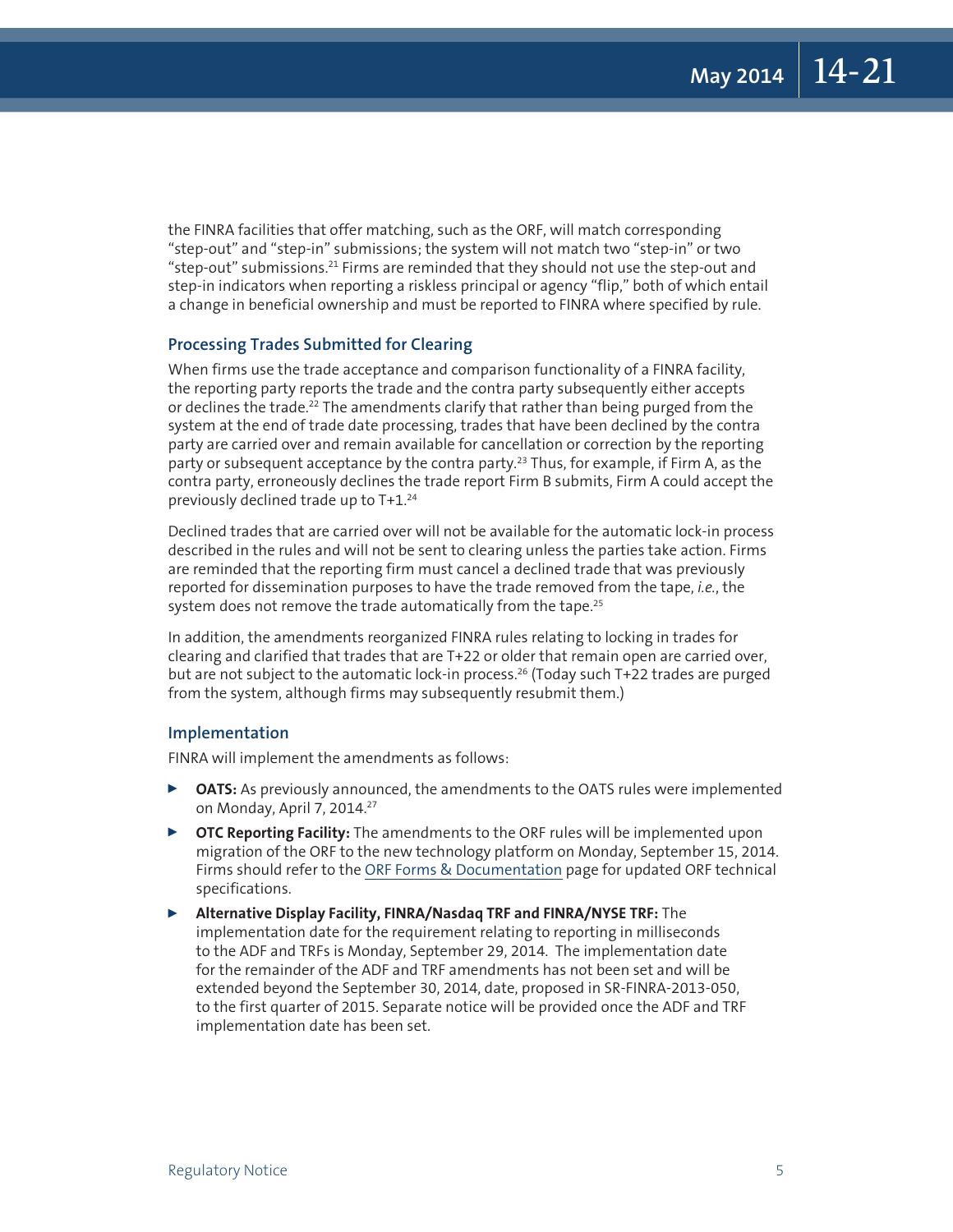#### **Endnotes**

- 1. Specifically, the FINRA facilities are the Alternative Display Facility (ADF) and the Trade Reporting Facilities (TRFs), to which firms report OTC transactions in NMS stocks; and the OTC Reporting Facility (ORF), to which firms report transactions in OTC equity securities, as defined in FINRA Rule 6420 (*i.e.*, equity securities that are not NMS stocks), as well as transactions in restricted equity securities, as defined in FINRA Rule 6420, effected pursuant to Securities Act Rule 144A.
- 2. *See* Securities Exchange Act Release No. 71623 (February 27, 2014), 79 FR 12558 (March 5, 2014) (Order Granting Accelerated Approval of Proposed Rule Change, as Modified by Amendment No. 1; File No. SR-FINRA-2013-050).
- 3. "Stop stock transaction" means a transaction resulting from an order in which a firm and another party agree that the order will be executed at a stop stock price or better, which price is based upon the prices at which the security is trading at the time the firm receives the order. *See* Rules 6220, 6320A, 6320B and 6420.
- 4. *See* paragraphs (F) and (G) of Rules 6282(a)(4), 6380A(a)(5), 6380B(a)(5) and 6622(a)(5).
- 5. FINRA notes that this requirement applies only when reporting OTC transactions in NMS securities to the ADF or a TRF and is not applicable to reporting to the ORF.
- 6. As FINRA noted in [NASD Member Alert: Guidance](http://www.finra.org/industry/regulation/guidance/memberalerts/2007/p019293)  [Relating to "Execution Time" for Purposes of](http://www.finra.org/industry/regulation/guidance/memberalerts/2007/p019293)  [Compliance with NASD Trade Reporting Rules](http://www.finra.org/industry/regulation/guidance/memberalerts/2007/p019293) (June 13, 2007), in surveilling for compliance with SEC Rule 611(b)(6) in this context, firms should compare routed ISOs with the protected quotations that were displayed at the time of routing.
- 7. SEC staff has further indicated that it does not believe it would be possible for manual routing of an ISO to comply with the requirement in Rule 611(b)(6). *See* SEC Responses to Frequently Asked Questions Concerning Rule 611 and Rule 610 of Regulation NMS (April 4, 2008 update), FAQ 3.03: Executing and Reporting Block Trades Pursuant to ISO Exception.
- 8. *See, e.g.*, Rules 6282(c)(5), 6380A(c)(5), 6380B(c) (5) and 6622(c)(5).
- 9. *See* Rule 7440(a)(2). Rule 7450 generally requires all applicable order information required to be recorded under Rule 7440 to be reported to OATS. Although Rule 7440(a)(2) requires order event times to be recorded to the second, FINRA published guidance in 2011 in connection with the expansion of OATS to all NMS stocks stating that firms that capture time in milliseconds should report time to OATS in milliseconds. *See [Regulatory Notice 11-03](http://www.finra.org/Industry/Regulation/Notices/2011/P122786)* (January 2011); *see also*  OATS Reporting Technical Specifications, Cover Memo, at iv (May 3, 2011 ed.). The amendments codify this guidance into Rule 7440(a)(2).
- 10. *See* Rules 6282.04, 6380A.04, 6380B.04, 6622.04, 7130.01, 7230A.01, 7230B.01, 7330.01 and 7440(a)(2).
- 11. OATS uses four fields, including the execution time stamp, to link an OATS Execution Report or OATS Combined Order/Execution Report to the corresponding trade report.
- 12. *See* Rules 7130(g), 7230A(i), 7230B(h) and 7330(h).
- 13. *See, e.g.*, Rules 6282(g)(2), 6380A(g)(2), 6380B(f)  $(2)$ , and  $6622(f)(2)$  and  $(f)(3)$ .
- 14. *See* subparagraph (3) in Rules 6282(g), 6380A(g) and 6380B(f) and subparagraph (4) in Rule 6622(f).

© 2014 FINRA. All rights reserved. FINRA and other trademarks of the Financial Industry Regulatory Authority, Inc. may not be used without permission. *Regulatory Notices* attempt to present information to readers in a format that is easily understandable. However, please be aware that, in case of any misunderstanding, the rule language prevails.